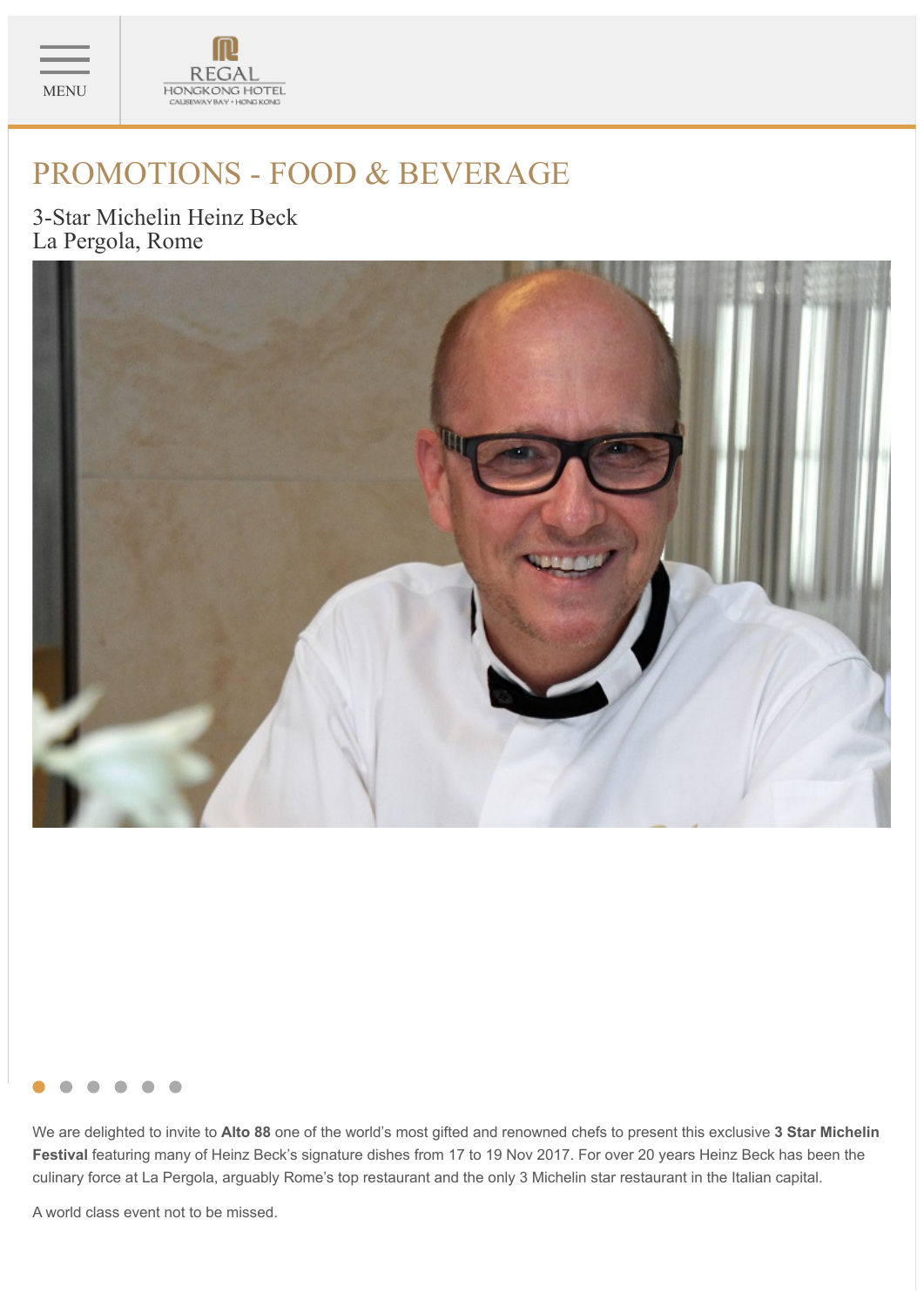### **Michelin 6-course Dinner Menu**

Foie Gras, Chestnut and Figs *Dom Perignon 2002 (RP 95 WS 95)*

\*\*\*

Japanese Hamachi Marinated with White Balsamic Vinegar and Snow Pomegranate

*I Custodi "Vinujancu" 2014 (RP 90)*

\*\*\*

Brittany Blue Lobster Medallion in Yuzu and Lemongrass on Guacamole with Soy Macaron

*Fiorano Bianco 2013, Boncompagni Ludovisi (GR 3Gl)*

\*\*\*

Handmade Chapon Tortellini with Pumpkin Puree, Grana Padano Sauce and Alba's White Truffle

*Boca DOC 2007, Le Piane (RP 94)*

\*\*\*

Baby Lamb Loin, Cereal Crust, Fennel and Goat Cheese Pearl

*Sassicaia DOC 1994,Tenuta San Guido (JS 90)*

\*\*\*

Hazelnut Planet

*Recioto di Soave DOCG 2010, Ca'Rugate (WS 92)*

\*\*\*

Friandises

Illy Coffee or Tea

\$2,088 per person

Additional \$988 per person with wine pairing

\_\_\_\_\_\_\_\_\_\_\_\_\_\_\_\_\_\_\_\_\_\_\_\_\_\_\_\_\_\_\_\_\_\_\_\_\_\_\_\_\_\_\_\_\_\_\_\_\_\_\_\_\_\_\_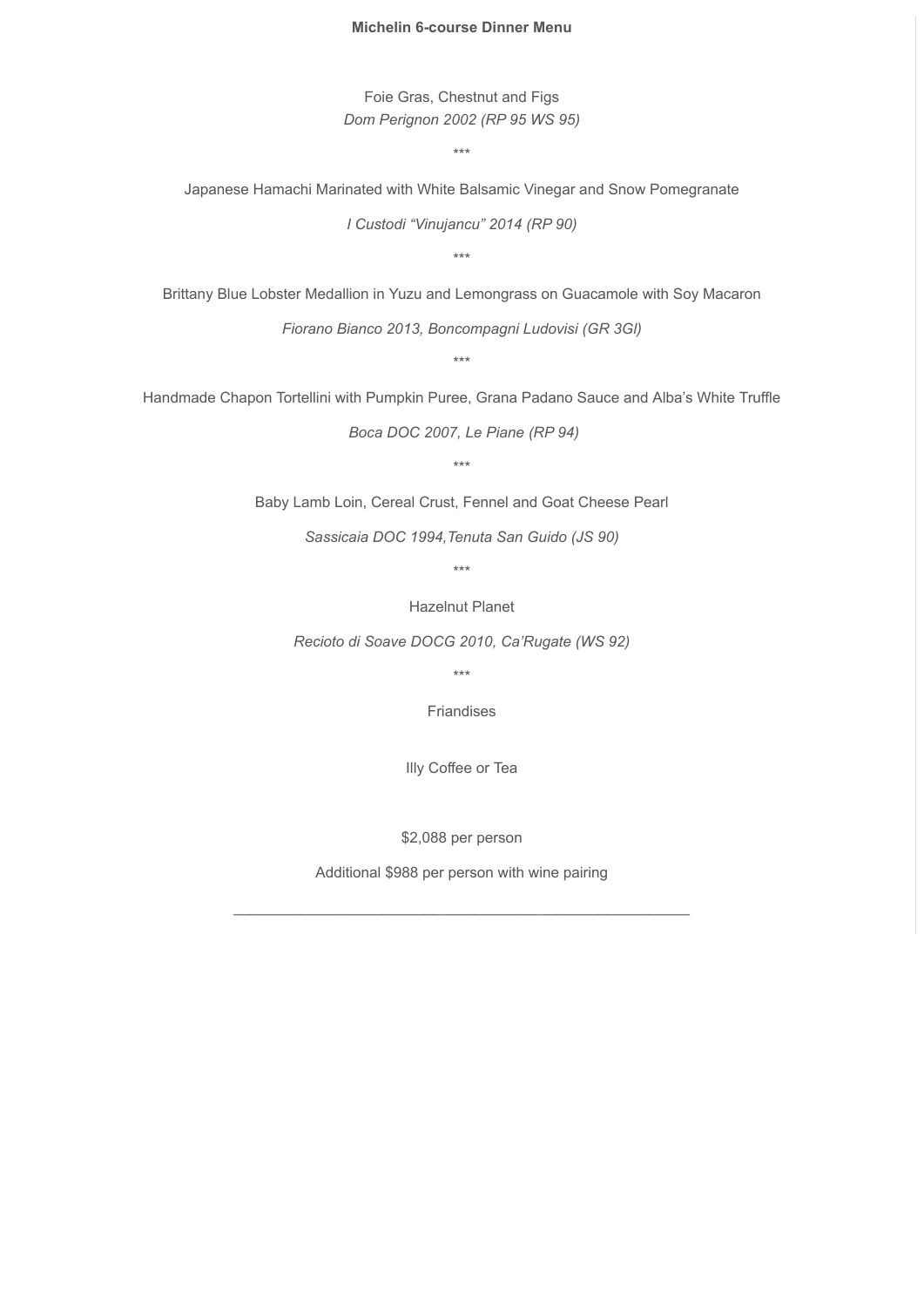### **Michelin 4-course Lunch Menu**

Composizione di Fegato Grasso, Castagne e Fichi Foie Gras, Chestnut and Figs Bellone IGT, 2016, Casale del Giglio

\*\*\*

Tortellini di Cappone con Purè di Zucca, Salsa al Grana Padano e Tartufo Bianco d'Alba

Handmade Chapon Tortellini with Pumpkin Puree,

Grana Padano Sauce and Alba's White Truffle

Pian del Ciampolo IGT 2015, Montevertine (RP 92)

\*\*\*

Spigola su Fagioli Borlotti e Neve Ghiacciata di Prezzemolo

Italian Seabass on Borlotti Beans and Iced Parsley Snow

Collio Bianco Riserva "Zuani" DOC 2014 (RP 91)

\*\*\*

Gelatina di Arance con Gelato al Bergamotto

Orange Jelly with Bergamot Ice Cream

Quojane IGT 2015, Serramarrocco

\*\*\*

Friandises

Illy Coffee or Premium Tea

\$988 per person

Additional \$388 per person with wine pairing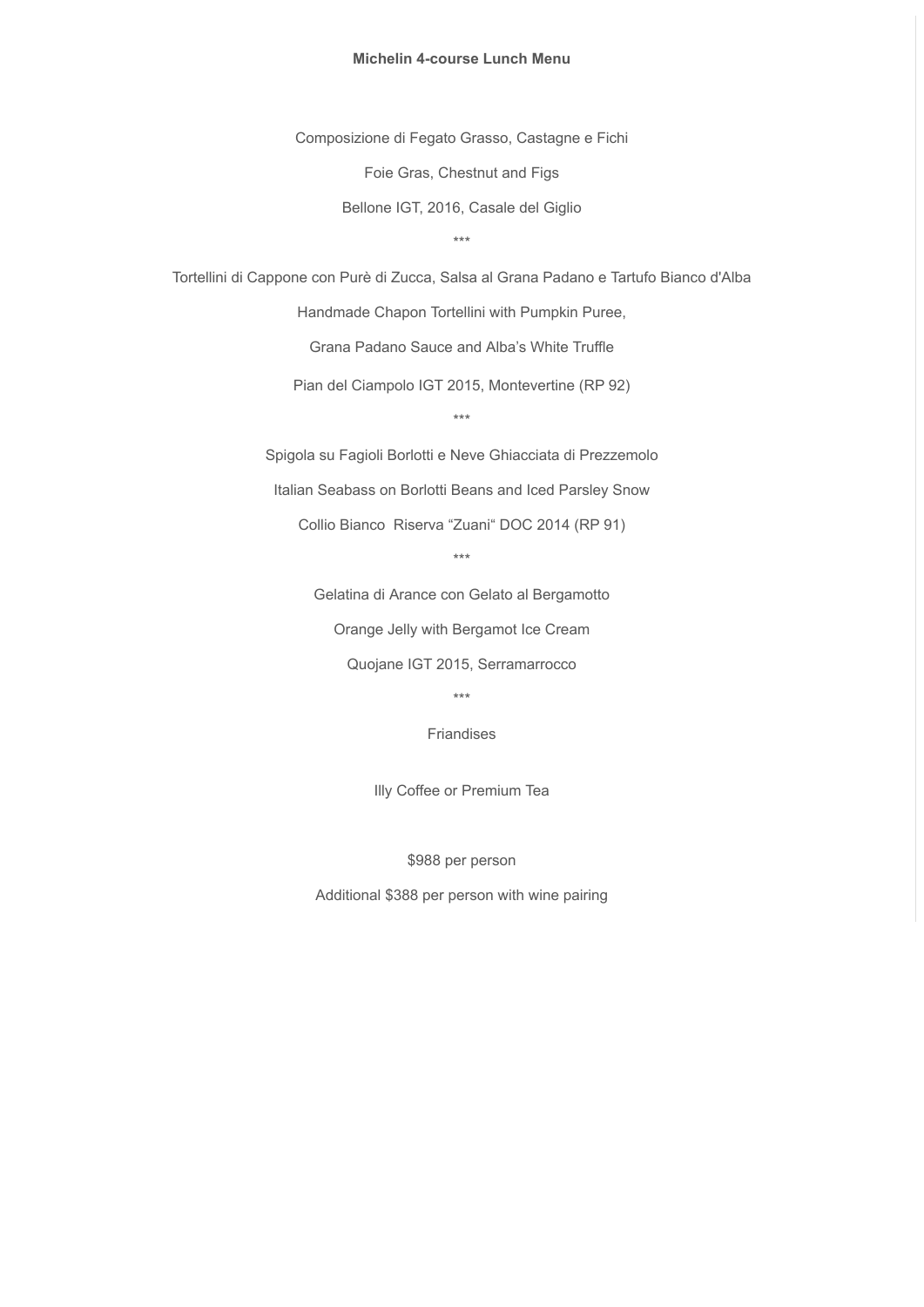RP: Robert Parker WS: Wine Spectator JS: James Suckling GR: Gambero Rosso

Perched on 31/F with breathtaking harbour and park view beyond, designing with a hint of purple with white colour based, together with grand European decoration, diners of Alto 88 can surely enjoy a stunning sea view and romantic atmosphere at the restaurant.

Table Reservation

## ACT NOW

#### Availability

From 17 to 19 November 2017

## Reservation & Enquiry

Alto 88 Tel: (852) 2837 1799 Email: dine@hongkong.regalhotel.com

#### Hotel Information

Regal Hongkong Hotel

Table Reservation

# MORE PROMOTIONS



Regal Hongkong Hotel Meet and Stay Package

Know more



Regal Hongkong Hotel Christmas Extravaganza 2017

Know more